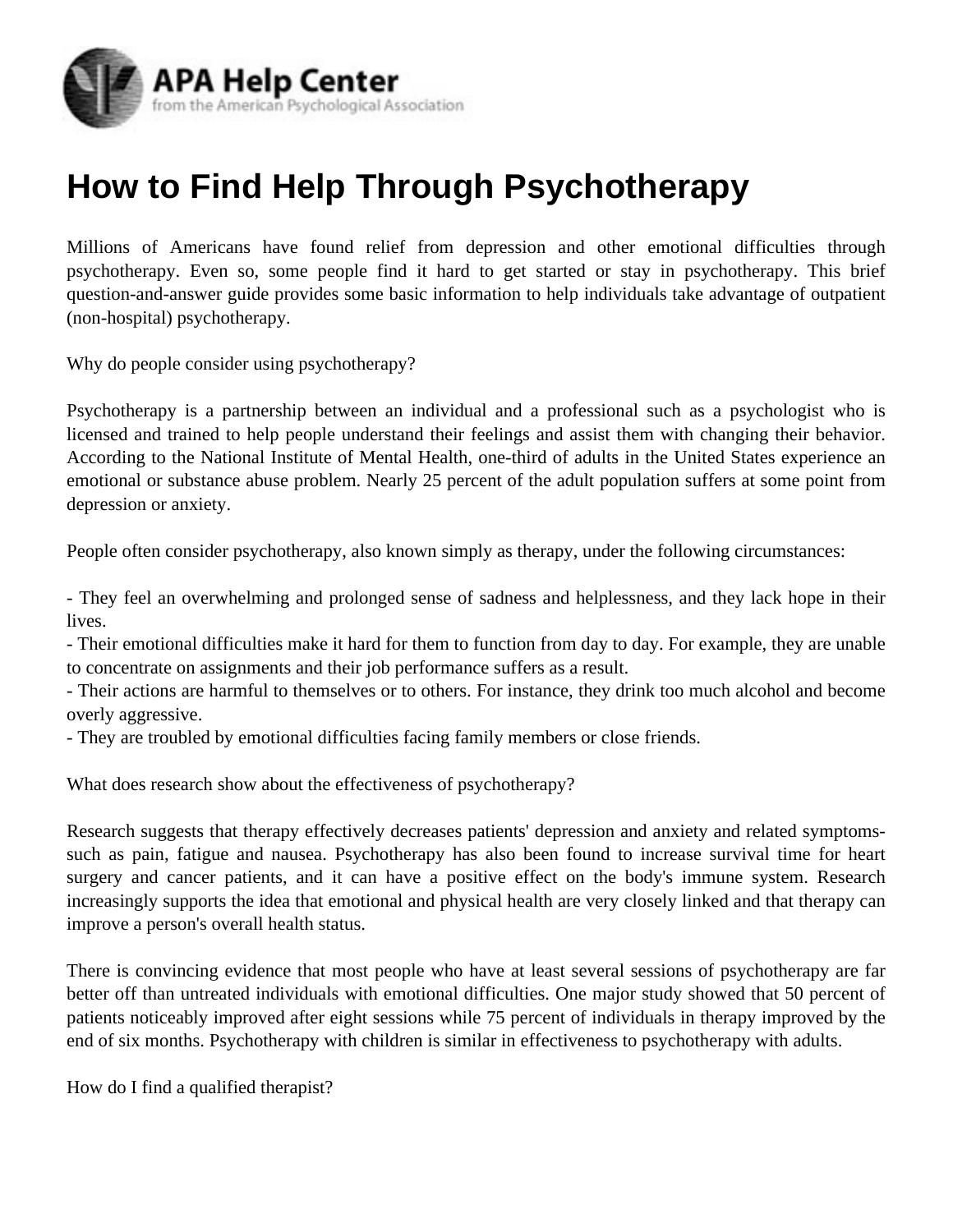Selecting a therapist is a highly personal matter. A professional who works very well with one individual may not be a good choice for another person. There are several ways to get referrals to qualified therapists, such as licensed psychologists, including the following:

- Talk to close family members and friends for their recommendations, especially if they have had a good experience with psychotherapy.

- Many state psychological associations operate referral services which put individuals in touch with licensed and competent mental health providers. (Call the American Psychological Association's consumer information line at 800-964-2000 to be connected to the appropriate state organization.)

- Ask your primary care physician (or other health professional) for a referral. Tell the doctor what's important to you in choosing a therapist so he or she can make appropriate suggestions.

- Inquire at your church or synagogue.

- Look in the phone book for the listing of a local mental health association or community mental health center and check these sources for possible referrals.

Ideally, you will end up with more than one lead. Call and request the opportunity, either by phone or in person, to ask the therapist some questions. You might want to inquire about his or her licensure and level of training, approach to psychotherapy, participation in insurance plans and fees. Such a discussion should help you sort through your options and choose someone with whom you believe you might interact well.

If I begin psychotherapy, how should I try to gain the most from it?

There are many approaches to outpatient psychotherapy and various formats in which it may occur, including individual, group and family psychotherapy. Despite the variations, all psychotherapy is a two-way process that works especially well when patients and their therapists communicate openly. Research has shown that the outcome of psychotherapy is improved when the therapist and patient agree early about what the major problems are and how psychotherapy can help.

You and your therapist both have responsibilities in establishing and maintaining a good working relationship. Be clear with your therapist about your expectations and share any concerns that may arise. Psychotherapy works best when you attend all scheduled sessions and give some forethought to what you want to discuss during each one.

How can I evaluate whether therapy is working well?

As you begin psychotherapy, you should establish clear goals with your therapist. Perhaps you want to overcome feelings of hopelessness associated with depression. Or maybe you would like to control a fear that disrupts your daily life. Keep in mind that certain tasks require more time to accomplish than others. You may need to adjust some of your goals depending on how long you plan to be in psychotherapy.

After a few sessions, it's a good sign if you feel the experience is truly a joint effort and that you and the therapist enjoy a good rapport. On the other hand, you should be open with your therapist if you find yourself feeling "stuck" or lacking direction once you've been in psychotherapy awhile.

There may be times when a therapist appears cold and uninterested or doesn't seem to regard you positively. Tell your therapist if this is the situation, or if you question other aspects of his or her approach. If you find